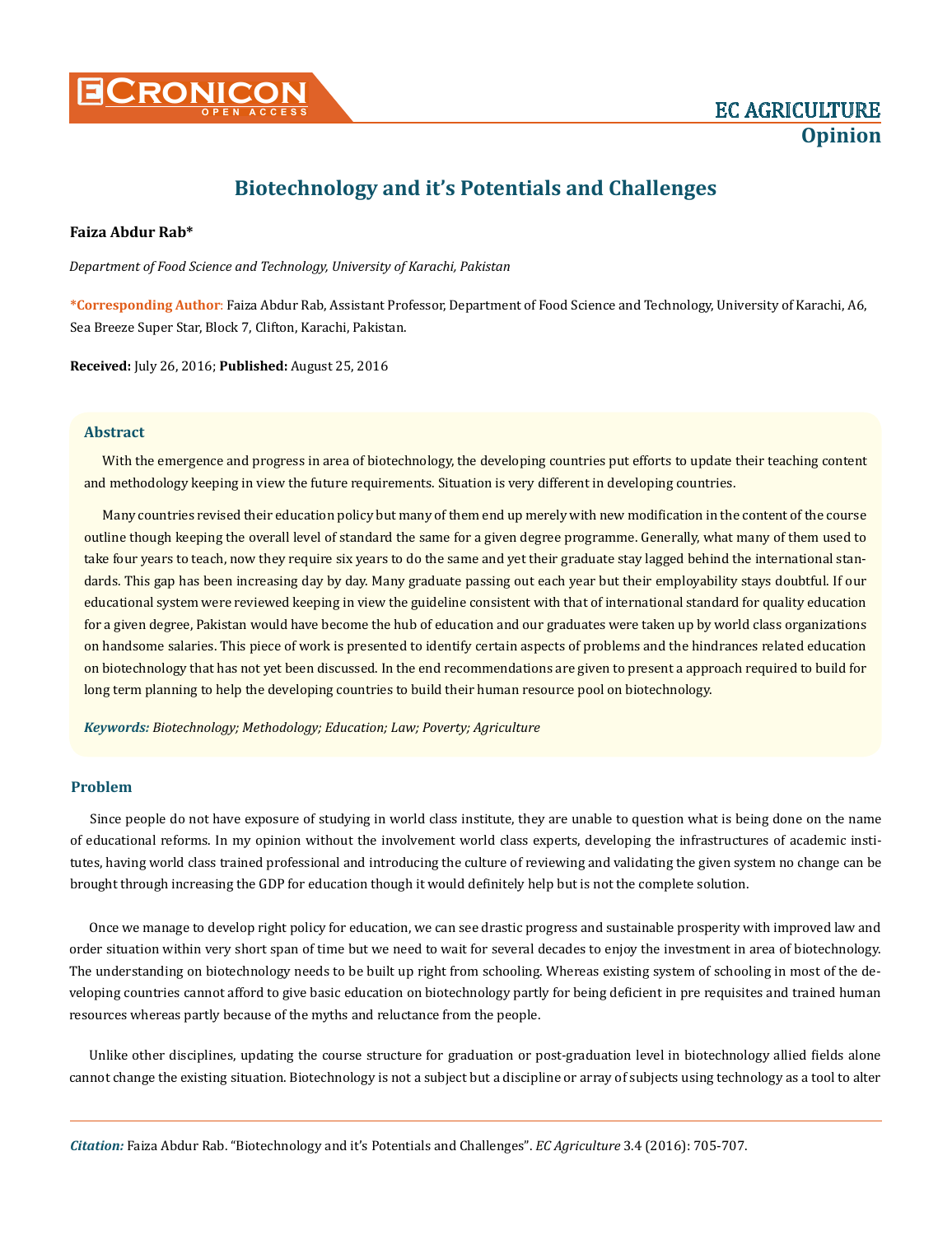or altogether modify certain characteristic or a feature of any living entity. Since it is a deliberate interference with the natural processes in any living thing it can risk the wellbeing of living and upcoming populations including the human beings if the products are developed without following the safety guidelines and are consumed or are applied without the due caution. It is equally an undeniable truth that within the appropriate use of biotechnology lies the solution of all type of illnesses and poverty.

In developing countries there are a few small research groups who are using biotechnology as a tool to address issues particularly in area of health and agriculture and the outcome are a few good quality international publications. Non availability of resources and the policies regarding the growth in the career.

Most of them have not yet succeeded to give an applicable biotechnologically derived solution of our indigenous problems in area of environment, health sciences or agriculture.

Intelligent thinking using biotechnology as tool needs lifelong nurturing of ideas in this area whereas the youth have new ideas about computers and mobile technology or Information Technology (IT) generally but very few people are aware of real potentials of use biotechnology.

How would they know about it? The topic is not dealt in considerable details in the course outline up till post-graduation courses of many allied disciplines. Even in case where the syllabus has been updated teachers teaching in schools need to attend refreshing courses to acquire expertise to teach students to think something new using biotechnology as tool. There is scarcity of good standard textbooks that deal biotechnology with adequate knowledge. No one can expect to have ones until and unless our world class experts are not accredited adequately for writing textbooks that can attract international publishers. The imported books are very expensive and we do not have adequate number of public libraries either. As far as higher education is concerned, researchers in these countries are working in a very narrow area whereas we need world class researchers in all allied fields of sub disciplines of Biotechnology with conducive working environment and ample facilities with promising career prospects preferably independent of rat of number of publications but dependent on quality research based on out of box thinking. It's probably due to absence of institutional structures that world class experts fail to work in most of the academic institutes and experts trained in our system find no way out.

It's very unfortunate that even at post graduate level we do not have ample number of world class trained experts to teach this subject whereas doing experiment on individual basis is often not possible due to high cost involved.

It would be unjustified to expect that public knows about the potentials of this field.

There is a reluctance in general public to accommodate the product s obtained by use of biotechnology e.g. Genetically Modified (GM) Crops and Genetically Modified Organism (GMO) derived products including the vaccines and many supplements mainly because of myths associated with their use. The other issue is the religious concerns. Religious scholars have key role to play to resolve the ethnic issues of religious concern. We as a community from developing world needs to get mature to decide our options for the use of biotechnological potentials.

#### **Recommendations**

There is a need use media to create public awareness about the merits and demerits of this latest technology to protect our people for being punished for their ignorance e.g. by protecting them from the un-notified use of any of such product without their permission.

The education system right from the primary classes needs to be revised keeping a slot of biotechnological concept building whereas the whole newly develop system needs to operate on understanding. Since the biotechnology is not simply a field but a wide domain that

706